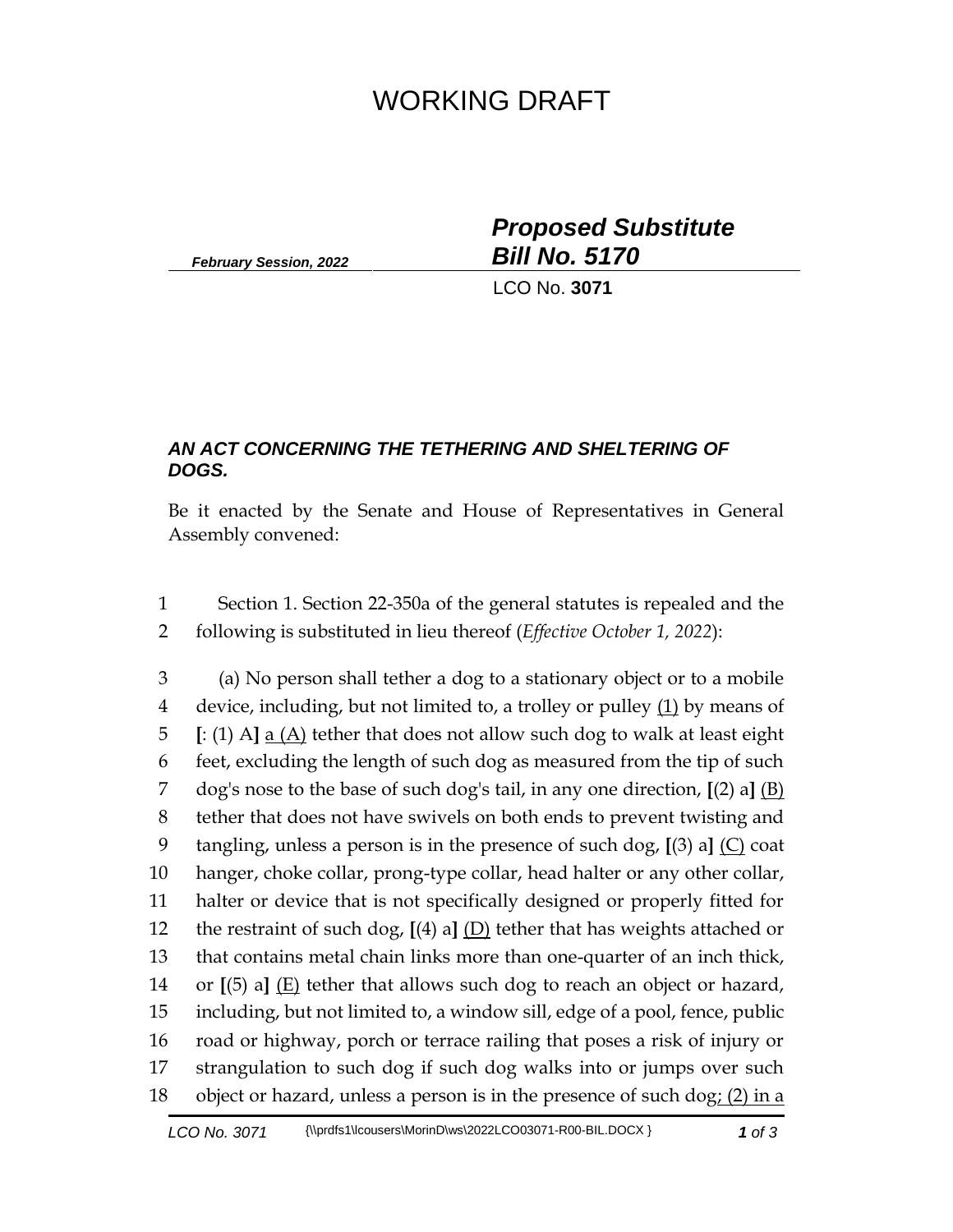## WORKING DRAFT

*Proposed Substitute Bill No. 5170*

 manner that places such dog at adverse risk of injury by another animal; or (3) for more than fifteen minutes without providing such dog continuous access to sanitary drinking water in a liquid state. The provisions of **[**subdivisions (1) and (2) of this subsection**]** subparagraph (A) of subdivision (1) of this subsection shall not be construed to apply to **[**: (A)**]** (i) Any veterinary practice licensed pursuant to section 20-197 that tethers a dog in the course of such veterinary practice, **[**(B)**]** (ii) any exhibition, show, contest or other temporary event in which the skill, breeding or stamina of such dog is judged or examined, **[**(C)**]** (iii) any exhibition, class, training session or other temporary event in which such dog is used in a lawful manner to hunt a species of wildlife during the hunting season for such species of wildlife or in which such dog receives training in a lawful manner to hunt such species of wildlife, **[**(D)**]** (iv) the temporary tethering of a dog at any camping or recreation area as expressly authorized by the Commissioner of Energy and Environmental Protection, or **[**(E)**]** (v) the temporary tethering of a dog at a grooming facility in the course of grooming such dog.

 (b) **[**No person shall tether a dog outdoors to a stationary object or to a mobile device, including, but not limited to, a trolley or a pulley, when**]** When a weather advisory or warning is issued by **[**local, state or federal authorities**]** the National Weather Service, or when outdoor environmental conditions, including, but not limited to, extreme heat, cold, wind, rain, snow or hail, pose an adverse risk to the health or safety of **[**such**]** a dog based on such dog's breed, size, age, thickness of coat or physical condition, **[**unless tethering is for a duration of not longer than fifteen minutes**]** no person shall (1) tether such dog outdoors to a stationary object or mobile device, including, but not limited to, a trolley 46 or pulley, unless such tethering is for a duration of not more than fifteen minutes, or (2) fail to provide such dog adequate shelter for a duration 48 of more than fifteen minutes, unless such person is in the presence of such dog and outdoors during such advisory or warning or exposed to such outdoor environmental conditions.

(c) Nothing in this section shall be construed to affect any protection